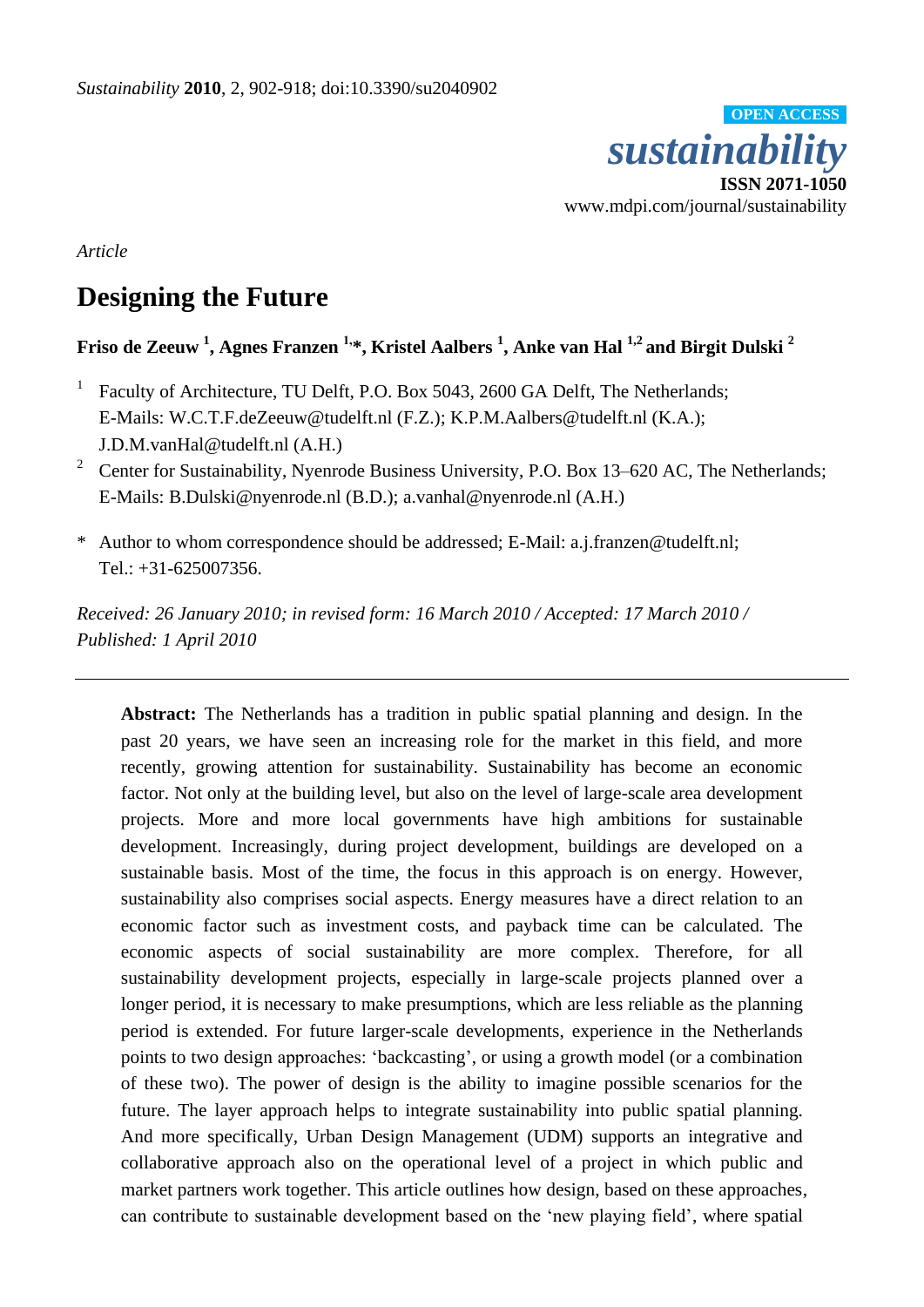problems should be solved in networks. Dutch projects in Almere (Benoordenhout) and Rijswijk are used to illustrate this approach.

**Keywords:** sustainable urban area development; strategy; urban design management

#### **1. Introduction**

The Netherlands has a long tradition in the field of spatial planning, spatial policies and 'designing futures'. In the past decades, the playing field has changed, as private developers became dominant players in spatial planning. Within this changed playing field, the role of design also changed. Whereas in the 1980s many former civil servants started their own companies carrying out public and increasingly also private commissions, in the 1990s we witnessed an emerging sector of real estate developers in concept development. The craft of design broadened from the public to the private sphere. In (democratic) processes a design became an important strategic instrument. This article outlines how a design approach can contribute to sustainable development based on this 'new playing field', in which context spatial problems should be solved in networks on both the strategic and the operational level.

The second part of the 20th century, in particular in Europe, can be characterized as a government-focused century. In the Netherlands, after the post-war period of reconstruction, in which the focus was on quantitative housing, with the urban renewal in the 1970s and early 1980s the quality of housing became more important. This was related to inner-city renewal of predominantly outdated pre-war housing stock. In those years, retaining and reinforcing the economic appeal of city centers in particular was also a major development challenge for Dutch government bodies. These developments of the 1970s and 1980s continued into the 1990s. In addition to paying attention to employment, there was increasing attention for retaining middle-income and higher-income groups in the cities. Since the 1970s, this category of residents turned away from inner cities by leaving to districts outside of the city. An important policy choice at the start of the 1990s was to build a compact city, referred to as a VINEX location (a site designated by the government for future urban development) named after the relating policy document.

As urban challenges changed, the nature of public housing as a 'development tool' of the government also changed. Under Heerma, the State Secretary for Housing, government corporations for housing were privatized in the late 1980s. It was the period of 'withdrawing government'. Decentralization was in place, in the context of which central government instructed municipalities to develop VINEX locations in cooperation with commercial organizations.

It was a period in which government policy shifted from development control planning to development planning. At a local level, this was translated into urban area development; an approach in which context government, commercial organizations and civil society involved in an urban area, integrated the process of planning and the implementation of spatial projects [1,2]. Dutch policy in this context is focused on the regulation of the market and market stimulation. In this context public law is used to influence spatial planning and not, as we see in other countries, private law [3].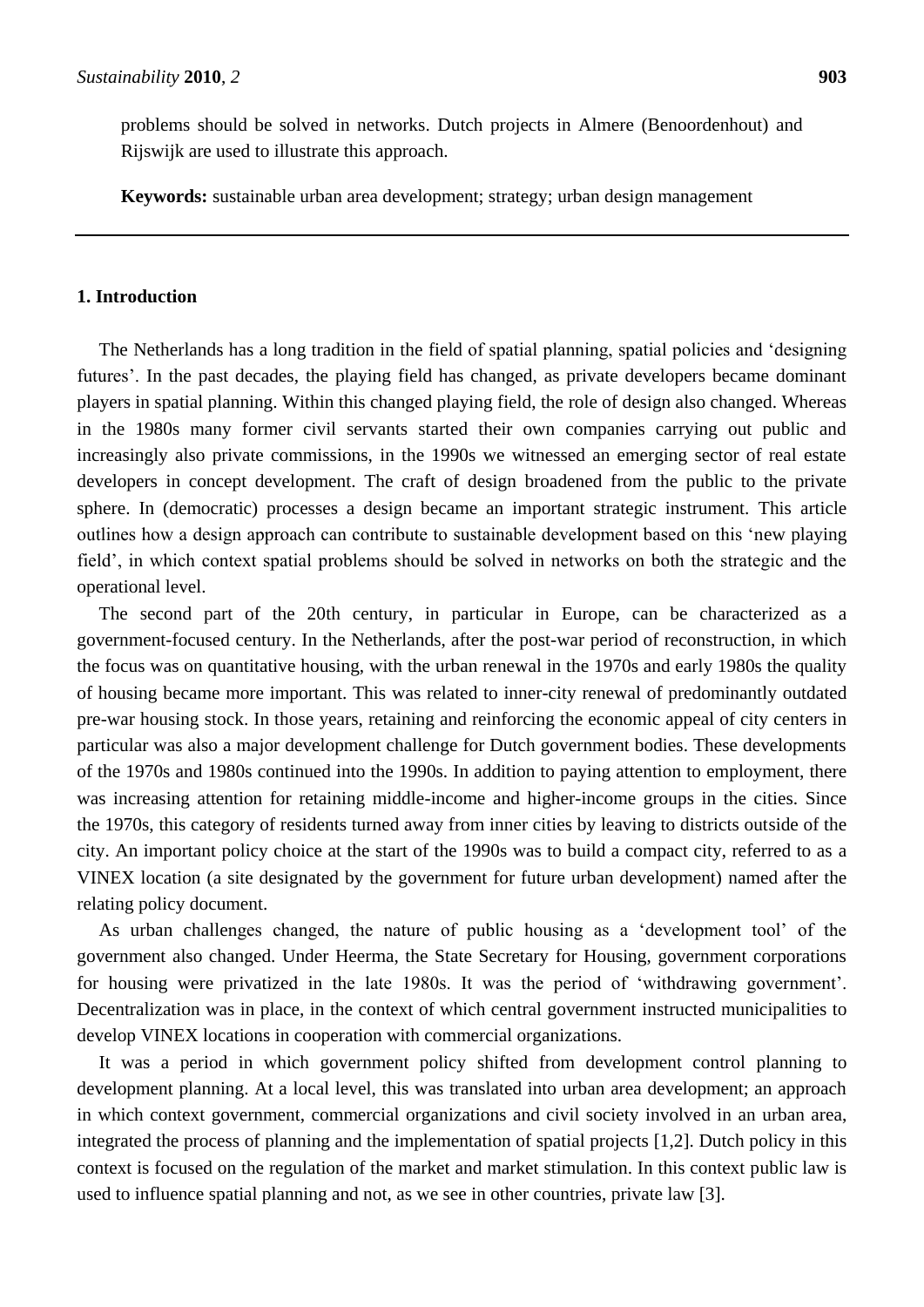For a long time, sustainability was mostly associated with environmental issues such as air pollution and reducing mobility. Most VINEX locations are developed within this perspective, the production of dwellings still being a dominant driving force for development. Only the VINEX location Nieuwland in Amersfoort distinguished itself by a fully integrated view on sustainability. In the VINEX location Leidsche Rijn in Utrecht, a small part called 'Kersentuin' is developed by citizens with social and technical sustainability as preconditions.

In line with the recently produced Dutch structural concept 'Randstad 2040', produced by the national government, the focus in the next few years will be on strong cities and strong landscapes. As a result of the economical crisis, housing in itself will become a less dominant driver. The expected main new driving forces will be infrastructure, water, landscape, energy and socio-economic investments. Area development is about connecting the content of a specific spatial, socio-economic question to processes of participation and decision-making by the actors involved. This has always been the case, but due to globalism, the growth of prosperity and an ongoing process of democracy, questions have become more independent of scale and the process has become more complex. The playing field has changed. In the 1960s, the government was dominant, in the 1970s and 1980s, in addition to city renewal, the government passed the power on to its citizens, and in the 1990s private developers became dominant players, as can be seen in a film made for the Architectural Biennale 2009 about ways in which to create cities [4]. The Dutch city of Rotterdam was the main example provided in this film.

This paper is structured as follows: Section 2 focuses on the new playing field. Section 3 describes the added value of a new sustainable approach (the layer approach) and Section 4 deals with Urban Design Management (UDM) as a method. The last part of this article links all the former information to the description of two approaches for sustainable development, illustrated here by the cases of Almere and Rijswijk, two Dutch projects in the Randstad. Both these cases involved the knowledge of, and were developed in co-production by, the authors of this article.

#### **2. New Playing Field**

In our contemporary network society, the government, the business sector and civil society are increasingly faced with long-standing controversies over complex societal problems. These problems are characterized by a high degree of adverse opinions. This first manifests itself in the fact that the parties involved disagree not only about the solution but even about the nature of the problem. Research and academic expertise are sought upon to establish clarity. Flyvbjerg [5] emphasizes the importance of interdisciplinary thinking and the interaction between a theoretical approach and practical knowledge. It is difficult to incorporate urban area development and science into one analytical frame. Different perspectives and theoretical backgrounds need to be combined. In terms of practical knowledge, a feature of these issues is that they cut across the traditional domains of organizations and across the traditional boundaries between the public and private sector. Government bodies, the business sector and civil society are unable to tackle these issues by themselves. The complexity of these issues gives rise to areas of interaction: the actors are forced to operate in the context of strategic games and networks that are new to them, and in which their standard operating procedures are no longer adequate [6].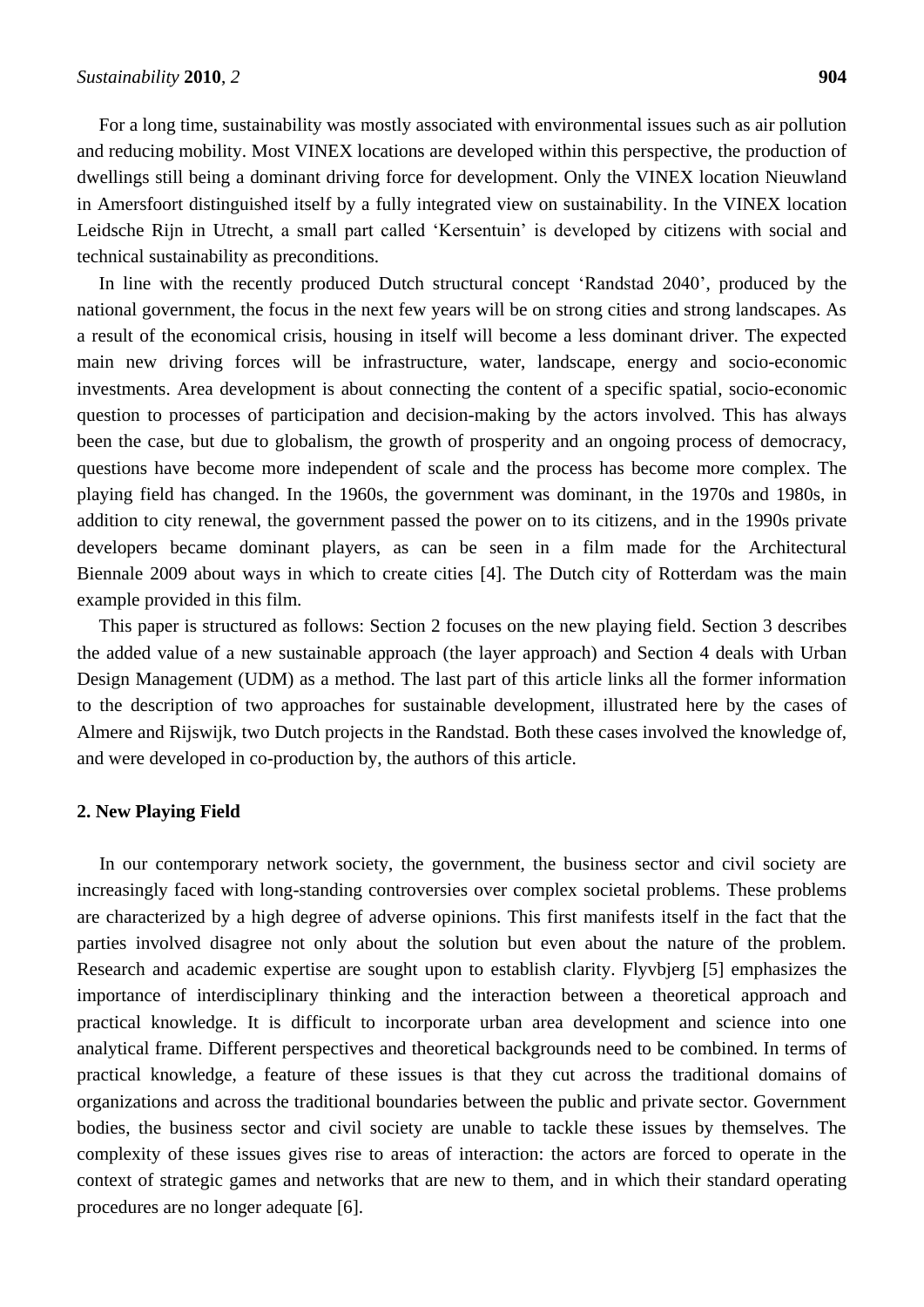The following definition of urban area development illustrates this complexity in regard to planning, design and real estate development: 'urban area development is the art of connecting functions, disciplines, parties, interests and flows of funds, with an eye to (re)developing an area' [1,2].

In the early 1990s, commercial organizations such as real estate developers, major builders and—in a later stage—various housing corporations, started manifesting themselves more actively in the drafting and planning processes as well as in the land development of projects. The changes in this playing field between government and the market have taken on a structural nature. One of the persistent operational issues involved when a government and the market cooperate in an area project is the question: where should the government have a steering role, and where not? Due to the current effects of the economic crisis, this question is becoming more pressing. In the 1990s, extensive steering was self-evident, particularly in extension areas of large municipalities. Inner-city projects with a mixed program and smaller municipalities showed more variation. The above changes in the 1990s resulted in a shift in planning towards market parties. Today, commercial organizations are becoming more involved in the early stages of processes when ideas and plans are formed. Although this may not be new to many Anglo-Saxon countries, for the Netherlands with its strong government-driven development tradition in the 20th century, this means a shift in planning.

In addition to these commercial organizations, there are many other organizations, companies and citizens willing to increasingly invest in spatial development projects. Within this new playing field, it is often unclear what tasks the government should actually have, and what is better left to commercial organizations and other parties. Precisely what this management entails turns out to be open to many interpretations. For this reason, it can be helpful for public and private actors to make explicit what this management role may be. And what type of law is needed in this context. At the government level, this forces thinking about public interests requiring government steering or assurance. For that matter, public interests are never neutral and they cannot be determined objectively; they always contain a political element and they may differ in time, place and type of area of responsibility [2].

Looking at the subject of sustainability, knowledge and technologies on sustainability are growing, but the mindset of the actors involved is conservative on this subject. Disseminating knowledge of the added value of sustainability should for this reason have priority [7]. The underlying fact is the value pluralism of the different actors involved. This raises the question of which strategies can be legitimate and effective for planning and design in this new playing field, without denying the politicization in the Greek sense, that is, as the universalization of particular demands that aim at 'more' than negotiation of interests. [8].

#### **3. The Added Value of a New Sustainable Approach**

Not only a new playing field has emerged, but also in regards to planning and design we see a shift during this period, for example from blueprint thinking to more dynamic and sustainable forms of planning. In 1986, the landscape office HNS won a regional design competition (EO Wijers) for the region of Arnhem with 'plan Ooievaar' (Stork plan). This plan can be seen as the shift from rational blueprint planning and design to more dynamic flexible planning and design. The core of the plan was to separate high and low dynamic functions. Years later, the principles of this idea resulted in the 'layer approach' (*lagenbenadering*), which became essential in thinking about sustainability in spatial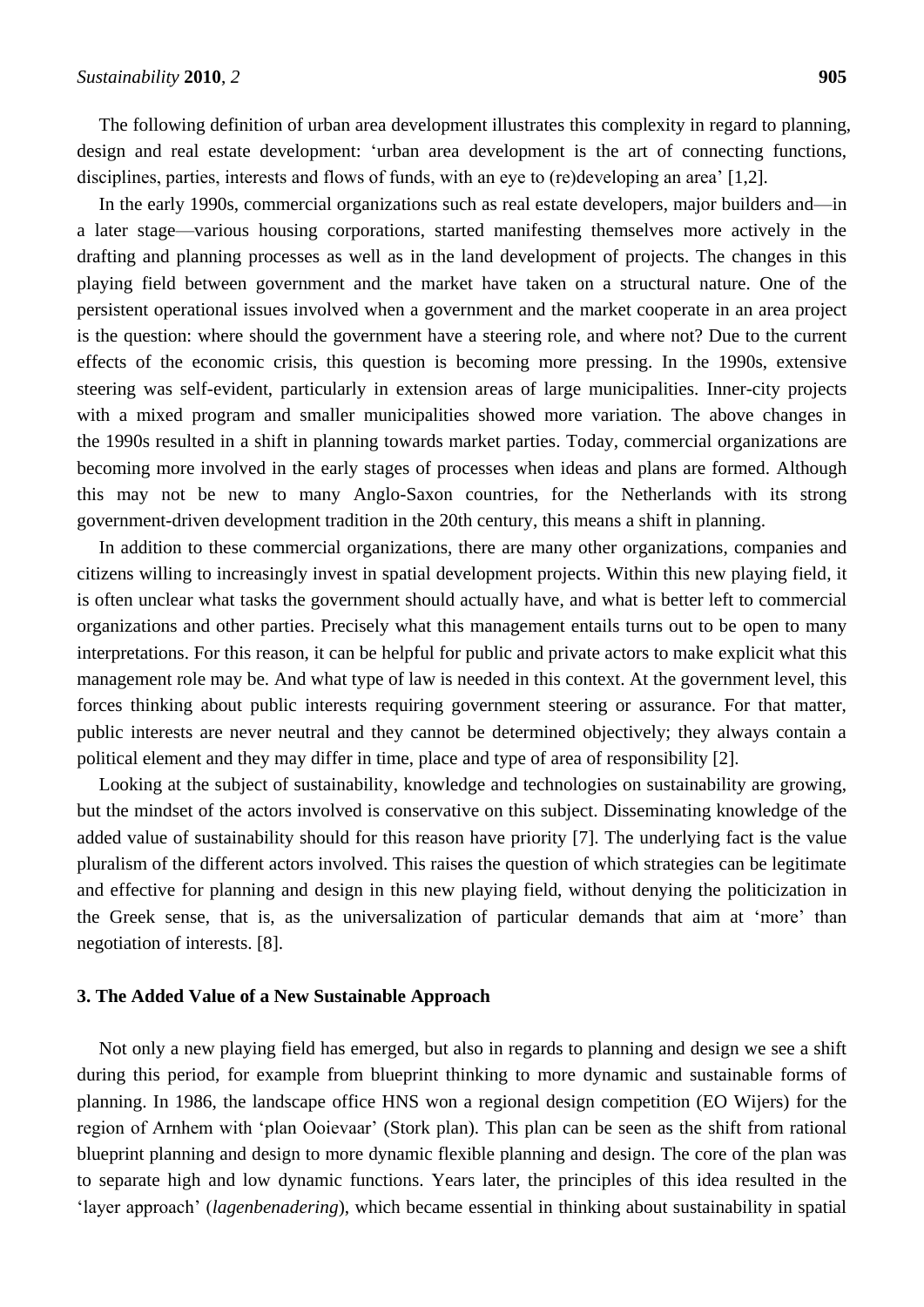planning. In 2003, the City Region of Haaglanden published the document MIRUP (*Milieu in Ruimtelijke Plannen*; the environment in spatial planning)*,* which focused on the integration of environmental issues in spatial planning and was supposed to become a tool for environmental and spatial planners at the local level [9]. This was only one initiative among a range of initiatives within the field of sustainability, but of special interest here because the layer approach was given a central place in the 'Nota Ruimte' (urban space policy document) of the central government, published in 2005. Moreover, we see this approach as an analytical framework that can support sustainable development on larger-scale area developments. In the layer approach, the spatial area is split into three different layers. The first and most stable layer is the underground. Changes in this layer take more than 100 years. The second layer comprises the networks of infrastructure and water. The energy system can also be classified in this layer. This layer has a time span of 25 to 100 years. The third layer is the use of the space by different functions such as for living, working and recreation. Different authors later added the social layer, or the layer of the users. Since the introduction of this approach, there has been growing knowledge on the added value of sustainable development. Green surroundings have proven to have positive effects on the health of people, water like canals and lakes have had a measureable effect on house prices, and it has now been proven that opting for a larger-scale system can save energy costs.

Sustainability has become an economic factor in spatial planning in terms of cost reduction regarding energy, climate maintenance, health and recycling material. Urban (city) development in the past years had a strong focus on generating future growth and attracting investment capital and consumers. The search for competitive redevelopment was a leading objective in the new urban policy in an attempt to reassert the position of cities in the consolidation of the global economy. Physical reconstruction and economic recovery tend to go hand-in-hand [7]. Due to the economic crisis and the increasing importance of sustainability on the political agenda, we might see a shift to sustainability in this so-called post-politics condition. Not in the sense of governing Beyond-the-State, but in the social and political acceptance of neoliberal cosmopolitan globalization. Both on the level of politics and on the more operational level we see a movement towards a more 'environmental' and 'social' approach to urban area development. In this perspective, economic factors still remain important in urban development projects, but are more inclined to be linked to a sustainable agenda.

Both for market and public organizations the end user will become more important, as a customer and as a citizen with a commitment to the building environment. The challenge for all involved parties for the coming years is to acquire more insight into effective strategies on the area level, which connects spatial qualities with sustainable requirements on the economic, social (citizens and customers) and environmental level. Only by such an integral approach, an increase of economical and societal value in area development is possible. In this context, the layer approach should be seen not only as a governmental instrument to obtain more insight into the planning commission, but also as an instrument for political debate and to address the actors involved with respect to the realization of sustainable development.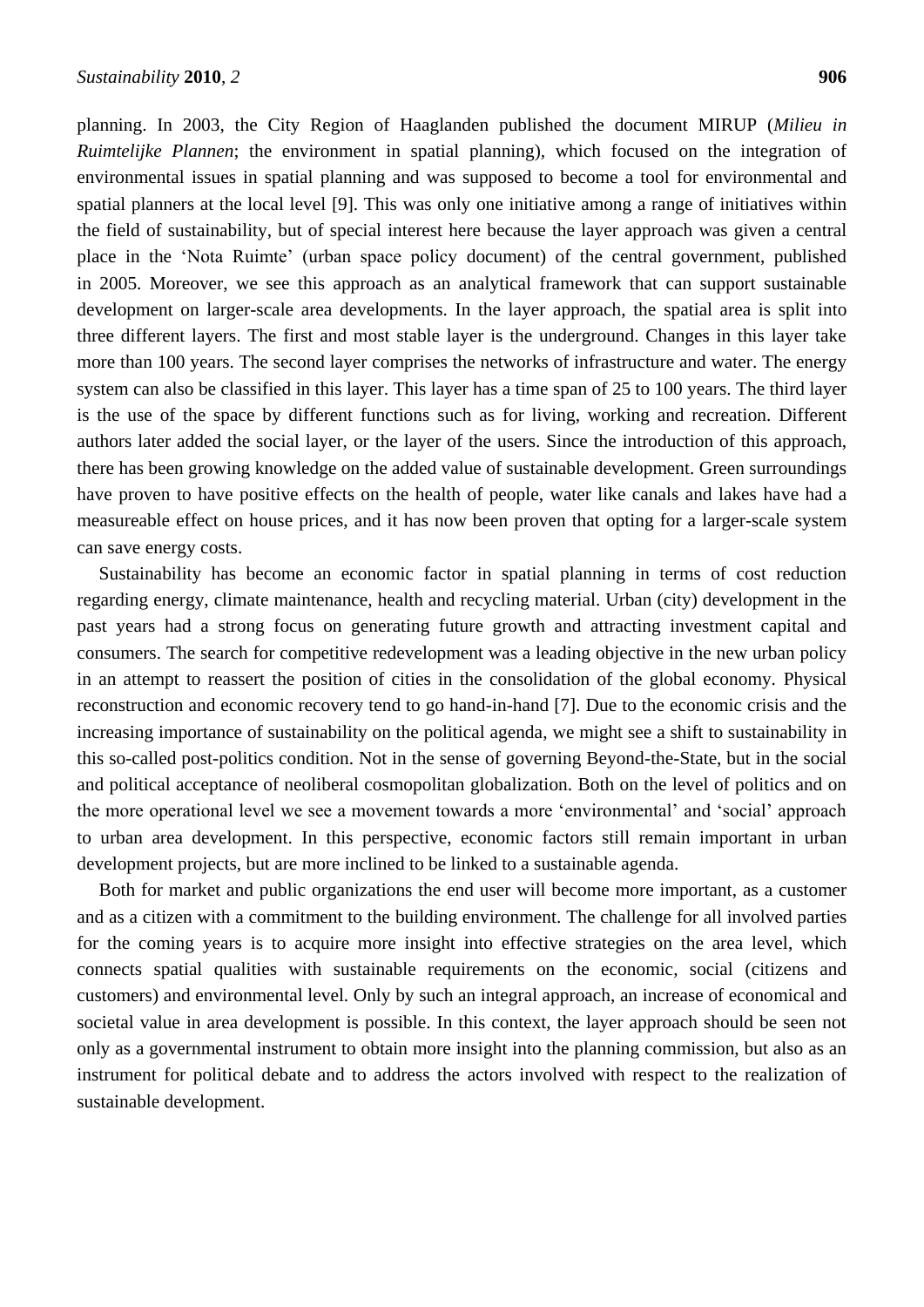#### **4. Urban Design Management as a Method**

Due to climate and energy problems, sustainability and durability feature high on the political agenda and constitute an essential part of the political en governmental practice. This practice is no longer strongly focused on governmental leadership (government setting the rules), but on operating in strategic networks and increasingly on merging interests [10]. Often this leads to conflicts of interest. Such conflicts can be instrumental (process), based on different interests (content) or different values (communication). In this paper, we state that Design Thinking, as in Urban Design Management (UDM), can be an effective method for dealing with these conflicts at the operational level of an urban area project. Design is defined as a creative process that leads to the visualization of a possible future or strategy, an idea, a more juridical plan (regulation) or a technical plan for implementation. The challenge for designers in UDM is to leave room in the urban designs they produce for differing opinions and debate at the level of governmental politics. This means no blueprint designs, but a more conceptual approach. An example of this is the spatial concept for Rijswijk described below. During a UDM approach, general agreement should be reached on this concept. At a later stage, different elaborations are possible within this conceptual approach. A weak point of the method is that it tends to become a closed process, which leaves room for disagreement but only between the actors involved. Another weak point can be its focus on integration. Not everything can be integrated; a certain amount of focus is needed. As defined earlier, urban area development is a method for the (re)development of an (urban) area. From the perspective of the new playing field, it involves disciplines such as real estate development, planning and design. The theory of UDM is based on the Mutual Gains Approach (MGA) [10] as well as the integration of different disciplines, like infrastructure, housing, economy or for example archaeology. The method focuses on the realization of area development by merging interests, and includes mediation among a range of stakeholders with their own interests involved in the production of the built environment. At the operational level, we should consider public and private commissioners, but also the different policy and technical disciplines involved such as water, housing, economy, civil engineering and energy from different organizations. Mediation can encourage a joint search for mutually beneficial outcomes, or in UDM terms so-called Integrative Development. Integrative Development links stakeholders at various scales and in multiple contexts and aims to create more sustainable solutions by increasing stakeholder satisfaction with the process and content of urban development towards a level of integrated quality [11]. Sustainability can be a guiding element in this ambition.

How does it work? Design is used to visualize different interests and ambitions. In an iterative research and design process, different possible solutions are tested. The integration of different interests resulting from a creative design process is a key element in this approach. In this way, UDM as an instrument can help to create a shared ambition based on positive energy and commitment. However, not everything can be solved by way of consensus. What counts here is that 'we agree to disagree'. Ambition from this perspective is not the same as an accumulation of requests. Not wanting to or not being able to choose a feasible ambition creates stagnation and frustration. Politics and public debate play an important role in this perspective, both in a positive and in a negative way (frustration of technical good solutions).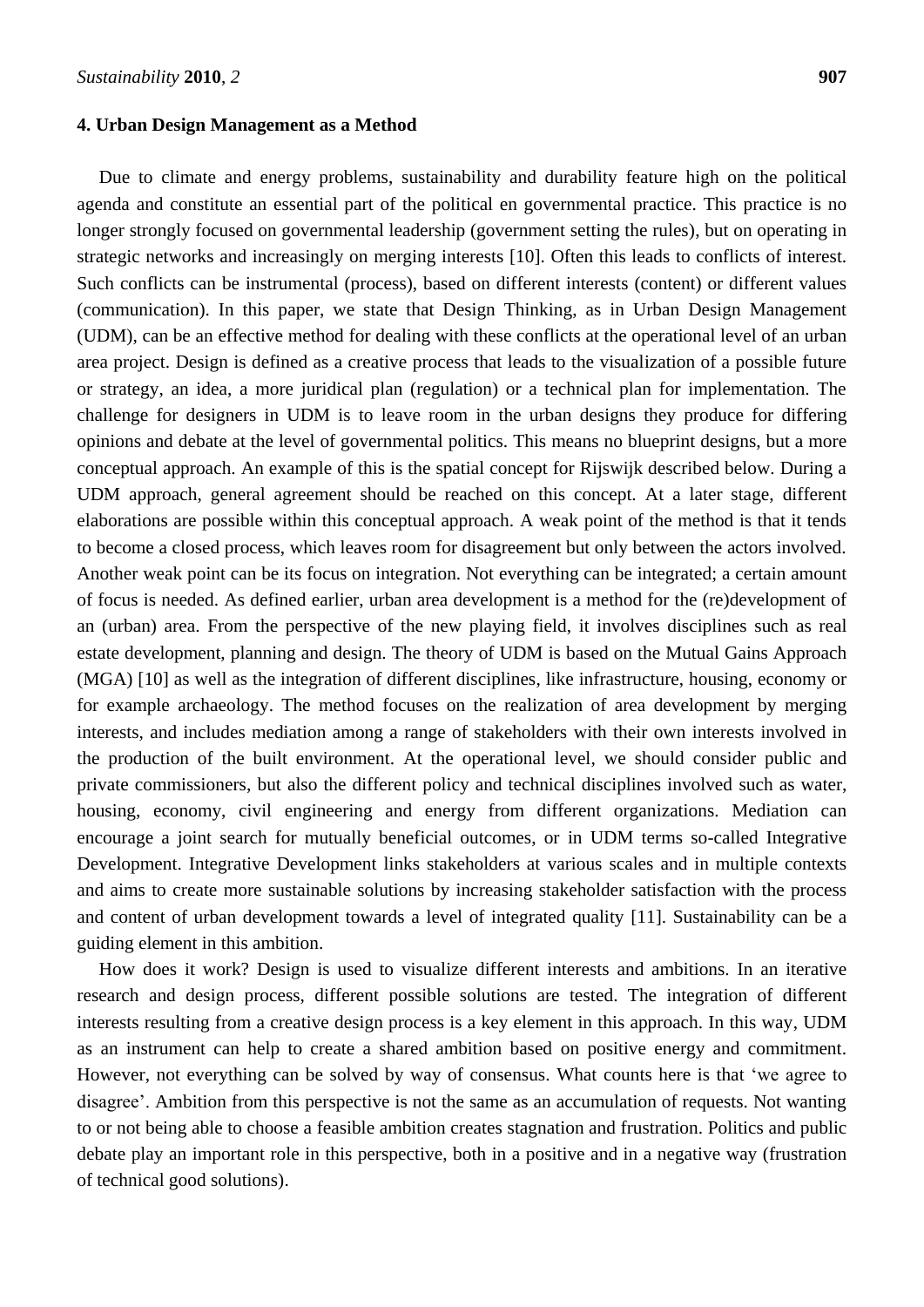Cooperation in a shared ambition presumes shared policy-making and shared decision-making too, which is not always easy for government organizations that are used to set the rules. It involves more participation from residents and social organizations. For governments to really provide room for private investments, a delegating, interactive and facilitating management style is of importance. This means that a government focuses much more on (conceptual) frameworks within which others can work out a policy. In other words: governments can also support the policies of others. A good example of this on a national level is the Spatial Planning Policy Document. In this document, the central government focuses on several national spatial core tasks and creates a spatial framework. If a government body chooses to adopt a facilitating or delegating style at a specific moment or in a specific area, there will be more room for private entrepreneurship and various forms of risk spreading.

UDM can support the creation of a spatial framework by interaction between the strategic (politics) and the operational level. Within this resulting framework other democratic approaches can work as associative initiatives of groups of people, or even a more revolutionary approach in which a group of citizens convince the local government or a local entrepreneur of the public or economic benefit of a specific sustainable approach. And as stated earlier, to organize these examples in foreign countries shows the added value of using, not only public, but also private law. A necessary condition for this is flexibility in the framework, which should be combined with a sustainable approach in terms of choices and investments.

#### **5. Two Approaches to Sustainable Development by Co-Production**

UDM makes it possible to visualize possible futures, including the (political) choices that need to be made. Since not all disagreements can be solved, working towards a sustainable urban area development means making (political) choices at different levels of scale. In terms of sustainability, the focus in the past years was on the scale of the building level and small neighbourhoods of 500 dwellings. For large-scale developments in the near future, a combination of the layer approach and UDM looks promising. The layer can be used as an analytical framework for urban designers in relation to questions of sustainability and adaptability. Adaptability is a process of constantly changing environmental conditions and stress factors. The inherent uncertainties regarding our changing climate, as well as the effects of interventions on the urban space, make a high level of adaptability desirable [12]. In this context, we will introduce two approaches for adaptive sustainable design; 'backcasting' and 'growth model' design.

#### *5.1. Backcasting and Growth Model Design*

Backcasting means designing a sustainable end situation for a larger-scale area. In solving problems of virtually any kind, the way to achieve the best outcome is to imagine what the ideal solution would be and than work backwards to where you are today. This ensures that you do not erect imaginary obstacles before you even know what the ideal is [13]. This 'future design' is used to make system choices at the network level; infrastructure, energy and water. This approach can be used for the scale of 1,500 or 2,000 dwellings. It concerns mostly one-off major investments such as geothermic, public transport and water systems. A problem is that at this moment for larger area developments it takes at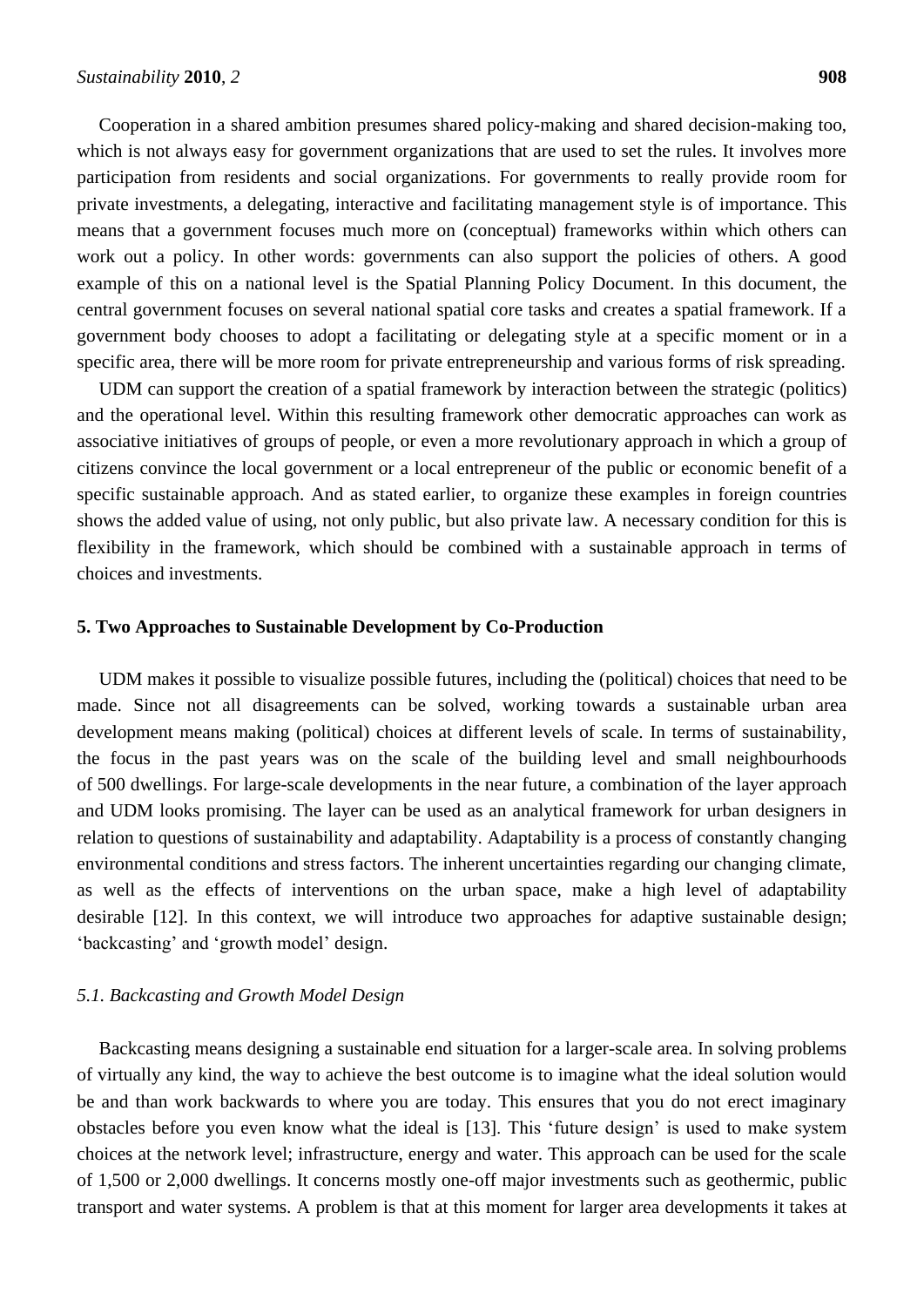least 10 to 15 years before these investment pay themselves back. Consequently, for financial reasons, most of the time other small-scale options are opted for as a start. In the end, these do not invariably lead to the most sustainable approach. An alternative is growth model design. In this approach it is not an ultimate end situation for 1,500 or 2,000 dwellings that is leading, but possible solutions on a scale of 150–500 dwellings. Thus, this approach is based on smaller steps; small-scale developments with a

more incremental decision-making process. This small-scale development creates flexibility for future choices. The basic idea is to make every small step sustainable, based on the latest (technical) knowledge. A disadvantage can be that a more effective sustainable strategy that requires a larger scale is excluded, which in the end is not only less sustainable but also more expensive in terms of investment.

In relation to the layer approach, more research is necessary to formulate financial strategies that can support investments in the first and second layer. As for the first layer (the underground), long-term investments are inevitable. Backcasting can be a good strategy for this layer. For the second layer (the network layer), a choice between one of the two strategies is possible, or a combination. This layer should be adaptable in the sense that it can facilitate the flexibility of the third layer. The third layer (the occupational layer), obliges the most adaptability. The fourth (user) layer must be kept in mind because of the communal values and related problem ownership.

The layer approach helps to define for which issues a backcasting design method can work and for which a growth model. As the two following cases illustrate, a combination of both strategies seems most effective. Where system choices, such as water, infrastructure and energy networks ask for an approach of backcasting design, especially on the third and fourth layer a more adaptive approach is required.

We finish this article with two cases that illustrate how the design strategies of backcasting and growth model can work in practice. Furthermore, what the role of the layer approach and UDM plays in these approaches. We have chosen these cases because they are part of the developments on the largest scale for the coming years in the urban parts of the Randstad. Both are reclaimed land areas, which means that our thinking about the combination of new real estate development and investment in water systems, requires a strategic approach. They also both illustrate the tension between public and private interests and dealing with economic risks. Both cases are in the first development phase. UDM is used on an operational level in a process of knowledge co-production. In a 'knowledge co-production' [14], science and practice look for the best method for sustainable large area developments. How can these complex processes be shaped and steered? Co-production in this perspective should not be regarded as a fully fledged theory, but as an idiom; a way of interpreting and accounting for complex phenomena to avoid the strategic deletions and omissions of most of the other approaches in the social sciences [15]. In terms of sustainability, the key question in these cases is how concrete technical knowledge can, on an operational level, be integrated into the process of planning and design.

For the level of politics, more research is required. The four-year political cycle does not fit in with long-term sustainable investment at the network level. Long-term public-private investment programs can solve this problem. They create certainty at the layer of the networks and leave room for new insights and political debate at the layer of occupation. In democratic terms, this has implications for formal policy designs such as the Dutch structure vision. They should leave sufficient room for the political cycle and new insights on a smaller scale, for example on the amounts and types of housing.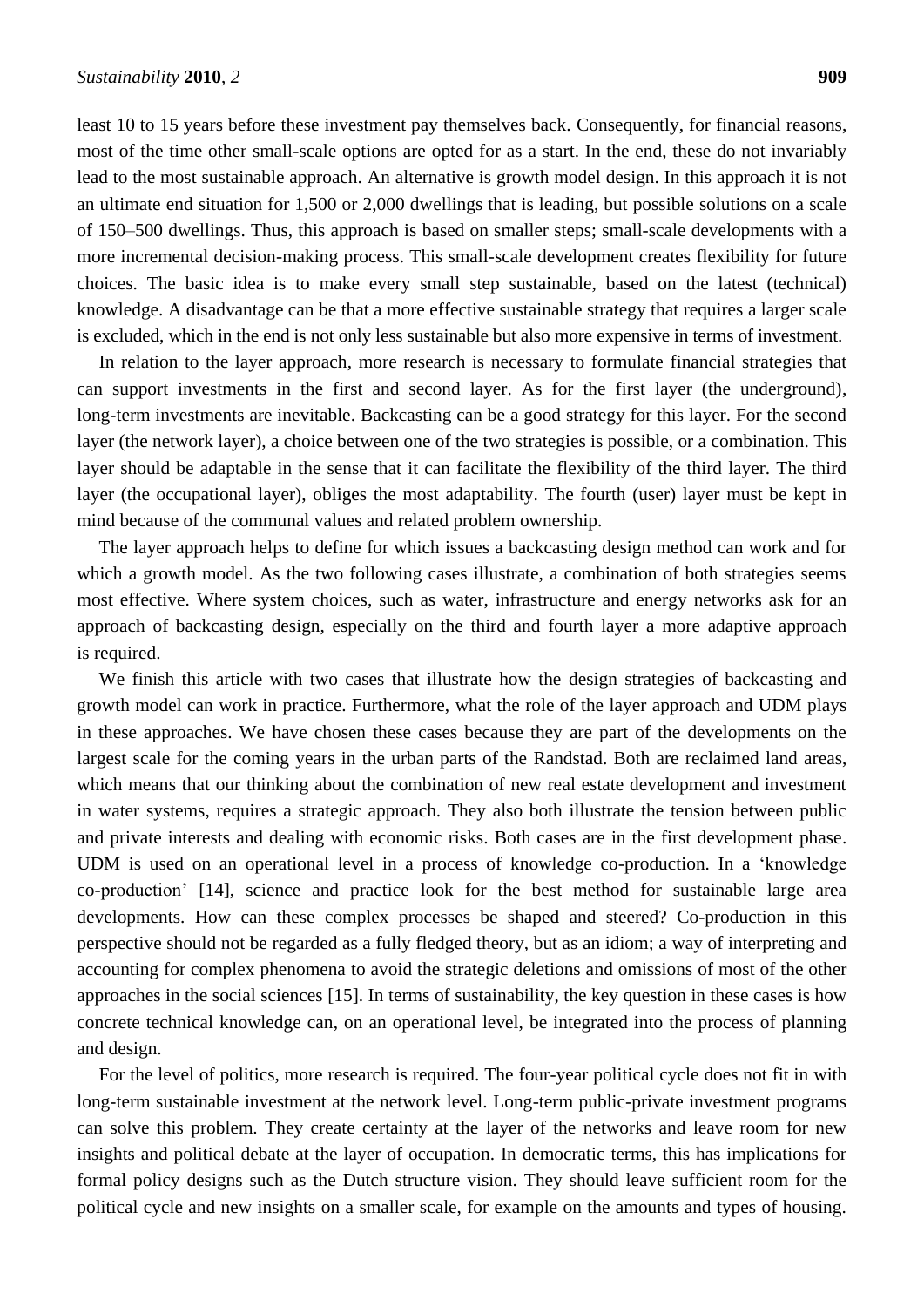Another issue that needs more research is the type of organizations needed on the regional level, for example for larger geothermic or durable water systems.

#### **6. Co-Production in the Randstad: Two Cases**

In *The World Cities* (1966), Peter Hall compares the Randstad with monocentric metropoles like Paris, London and New York. The Randstad is polycentric with Amsterdam, Utrecht, The Hague and Rotterdam as major cities (third layer). Due to its polycentric nature and low city density, public transport networks are limited to railways and underground systems in Amsterdam and Rotterdam (second layer). The Randstad is a Delta Metropolis, with different reclaimed land areas and a so-called green heart that largely consists of peat (first layer). In terms of economic power, there is a clear distinction between the south and north part of the Randstad. Not only in terms of mainports (Schiphol in the north and the port of Rotterdam in the south), but also in terms of growth. In its recent policy document, Amsterdam positions itself as a metropolitan region. Part of the development of this region is due to the expansion of Almere by 60,000 dwellings. With exception of the 'Zuidplaspolder' (15,000 dwellings), in the south, we see many more small-scale developments. One of these smaller-scale developments is Rijswijk-Zuid, close to The Hague.

#### *6.1. North Wing, Case Almere Benoordenhout*

The national and local ambition for Almere is to have 350,000 inhabitants by 2030. This not only requires 60,000 new dwellings to be built, but also an improvement in the infrastructure. The ambition was defined before the economic crisis started, but policymakers were already aware of the fact that more than merely roads and buildings were needed to realize this ambition. Almere must become more attractive for different groups; this requires a strong identity. Almere also has high ambitions for sustainable development (C2C). It was obvious that both ambitions (growth and sustainability) have to be combined and support one another. The municipality organized various contests for the development of new large area developments. Almere Benoordenhout (Figure 1) is one of these.

According to the principles of UMD, the municipality of Almere worked out at government level a conceptual framework for this location and invited Dutch housing corporations to present their visions for Almere Benoordenhout. The corporations that participated were invited to work out their plans for the new area including (at least) 4,200 dwellings, 125,000  $m^2$  surface area for offices, 20,000  $m^2$ surface area for facilities (e.g., healthcare and schools),  $500,000$  m<sup>2</sup> of surface area for businesses and  $100,000$  m<sup>2</sup> of surface area for retail. Besides these programmatic requirements, the governmental framework also included high ambitions for sustainability (based on the principles of 'Cradle to Cradle') and economic requirements ('closed mass-haul diagram').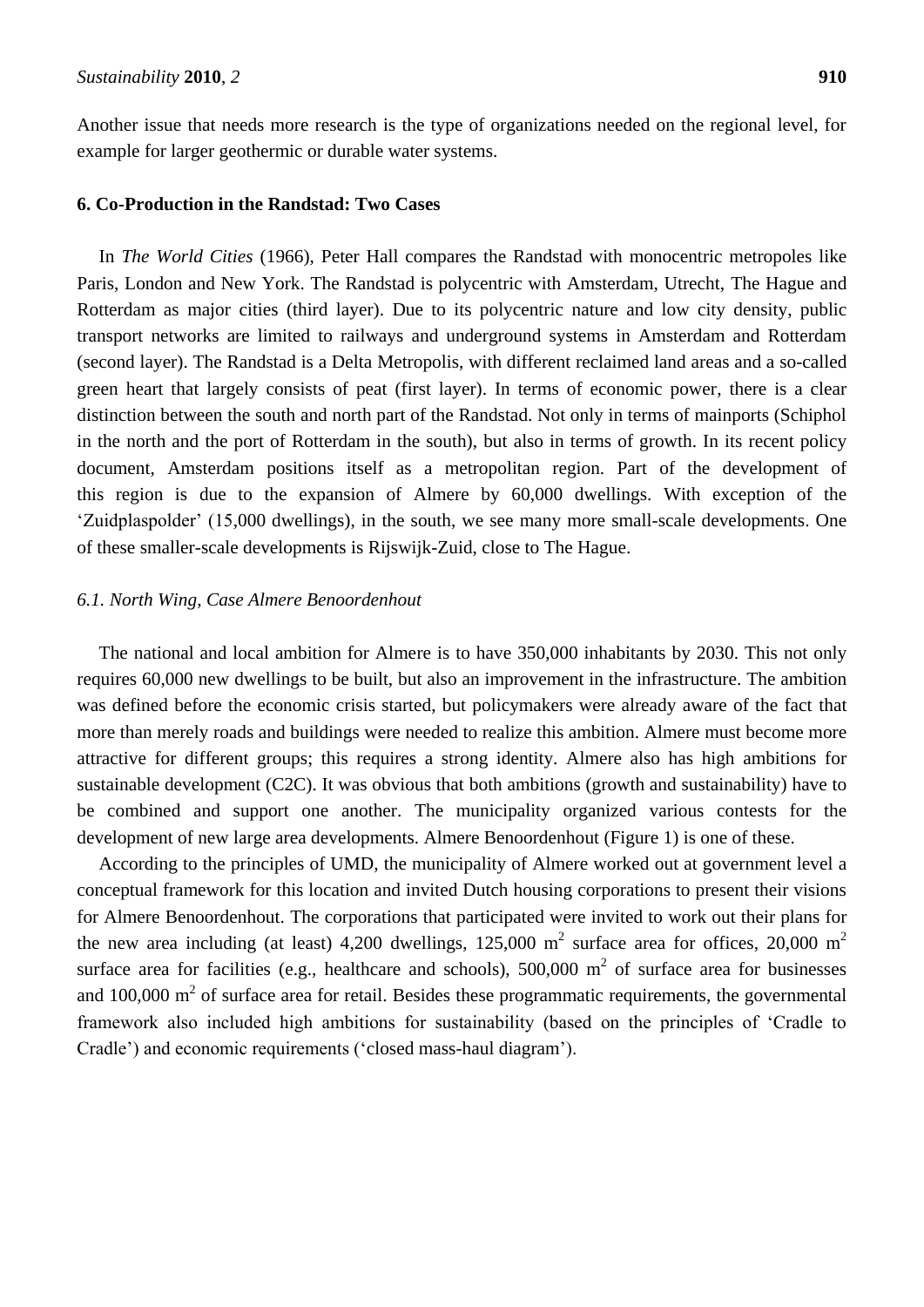

**Figure 1.** Location case Almere Benoordenhout.

In this article, the approach by Vestia, one of the three housing corporations, is described. For Vestia this project was not only a competition but also a learning trajectory; acquiring process and content knowledge on sustainable area development. In line with UDM, the project was managed by a 'design manager'. Vestia also contributed with real estate and finance disciplines. Nyenrode Business University was asked to implement the more technical knowledge on sustainability. The central question at the start of the project was whether to define an ultimate goal (what does the area look like when it is finished? What steps are necessary to reach the ultimate goal?) or to define a set of goals for every new step, keeping in mind that it will take years to realize the project, knowing that, during these years, many unexpected external factors will occur. The team expected that the first approach, the 'backcasting model', would include many (economic) risks, whereas the second approach, the 'growth model' would offer a more flexible design for different possible futures (Figure 2). According to this consideration, the team of Vestia has chosen the 'growth model' for both, the second layer (infrastructure, water and energy supply) and the third layer (the occupation of the space by different functions such as living, working, recreation), thus concluding that high ambitions had to be met in every single step of the project. In the event the development of the project would stop (for a while or even altogether), the ambitions should be met anyway. After research by design, the project was divided into eight steps, each step consisting of a 'natural size' of 500–1,000 dwellings.

The option for the 'growth model' did have consequences for the choice of measures, which in this article is illustrated in the example of the energy concept. This decision was one of the main reasons why the team did not opt for a geothermic installation which is profitable for an area including at least 1,500–2,000 dwellings. According to the 'growth model' every step (including 500–1,000 dwellings) had to meet the ambition of a zero-energy area, which means that the amount of sustainable energy to be produced locally should at least be as much as is expected to be used.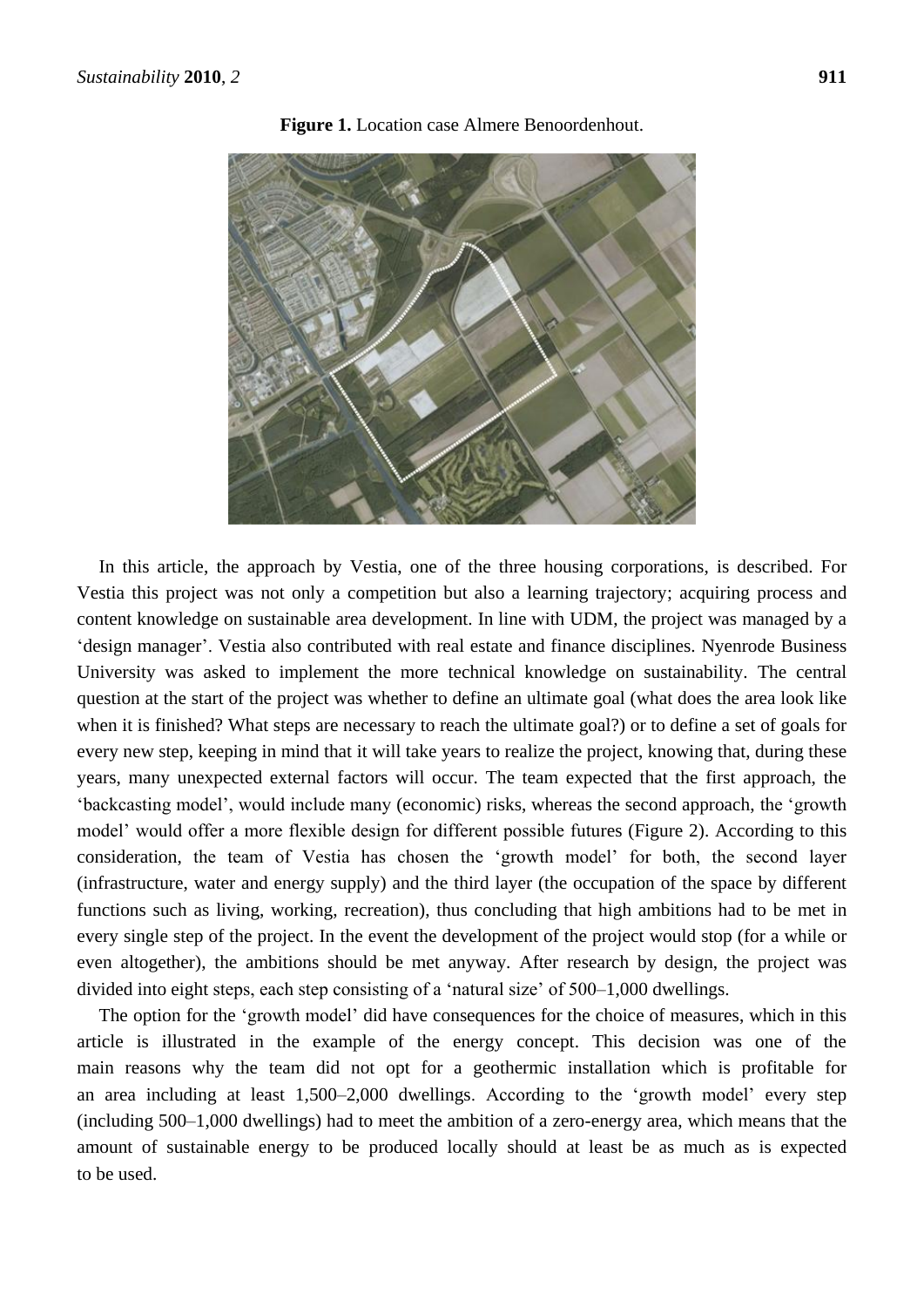

**Figure 2.** Design growth strategy for location Benoordenhout 'the strip' by Zandbelt van de Berg.

The starting point for the energy concept was the 'Trias Energetica', consisting of three steps to realize a  $CO_2$ -neutral built environment. According to this strategy, first the energy demand of the buildings needs to be reduced by the construction and technical installation. Therefore priority was given to measures such as proper insulation, compactness, orientation, which offers the possibility to make use of passive solar energy in the winter, sun blinds and night-cooling for the summer, low-temperature heating and energy-saving ventilation systems.

Second, the remaining demand had to be covered by locally produced sustainable energy. So the third step in the 'Trias Energetica', making sparing use of fossil fuels, is not necessary. As the demand for heating and cooling could be reduced to a minimum level, the main challenge was not the production of sustainable thermal energy, but the production of sustainable electricity. Searching for a solution which is suitable for producing not only thermal energy but also electricity for as many as 500–1,000 dwellings, the team has chosen to use small local heat power plants in combination with photovoltaic cells. Biogas, produced on a farm close to the location, is used as fuel for the heat power plants. Thus the ambition of a zero-energy-area could be realized from the beginning of the project and the solution even offers an attractive business opportunity for the farmer. Already in the second step, biogas, produced by the local farm, is no longer sufficient. But heat power plants will still be used, which will use local organic waste as fuel - as far as necessary supplemented by other bio-fuels of the second or third generation (not fuels that are used for the production of food or have to be transported from a long distance). For any future steps, possibly new and better options will be available.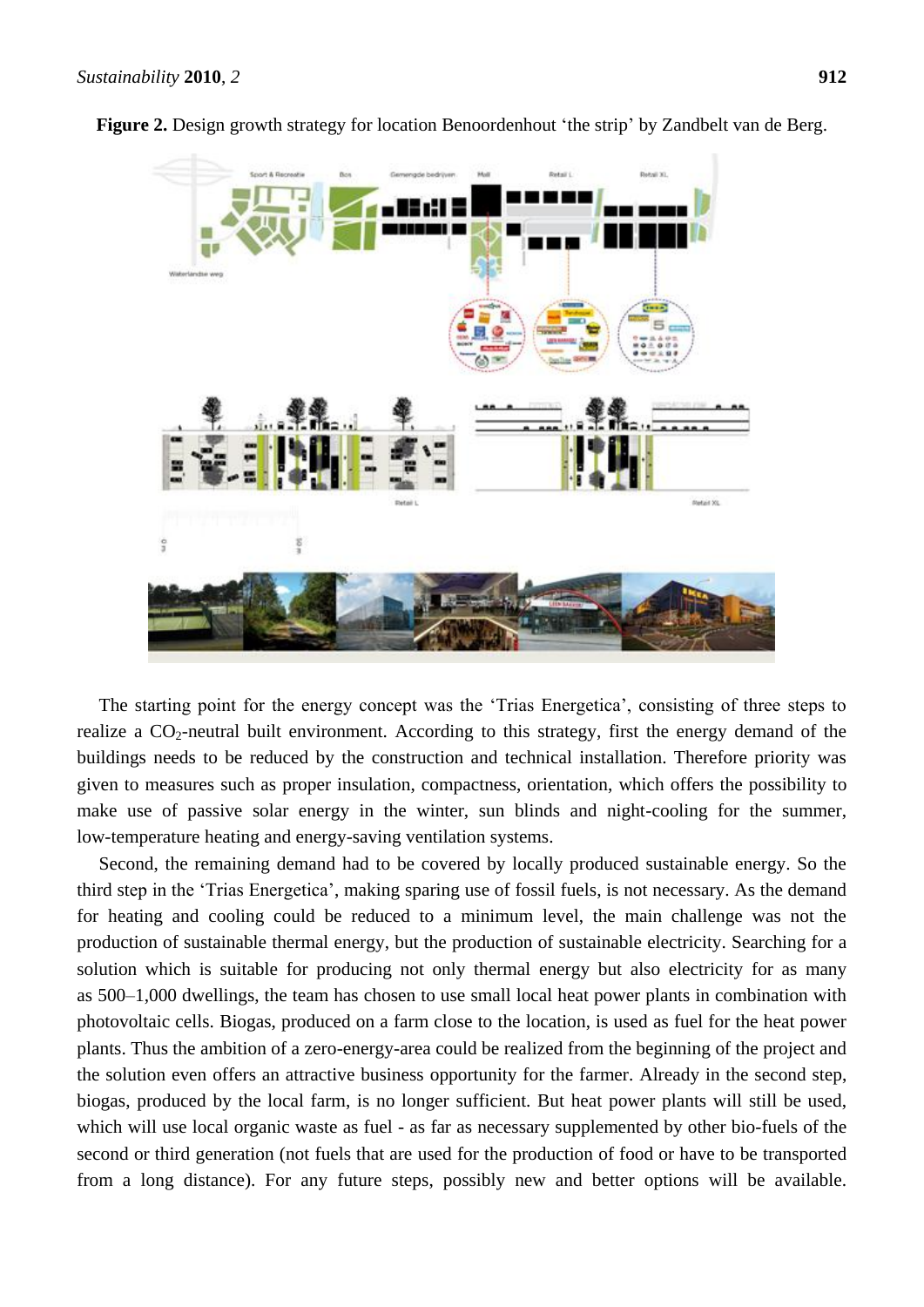Choosing small-scale solutions, according to the growth model, offers the possibility to repeat the choices or to make new choices when better options become available.

The photovoltaic cells are expected to be profitable in the future, but in the current situation they are not. As the Vestia team had to find solutions for the complete framework, including technical, social and economical sustainability, one of the following questions was how to compensate the higher costs and how new business opportunities could be created, involving the inhabitants of the new area. The answer was found in a combination: in order to compensate the higher costs from the very beginning, the team suggested installing windmills outside of the city. Due to their prominent visibility, the windmills were unattractive for the location itself, but they are profitable and can meet the demand for electricity for a large part of Almere, thus offering the possibility to earn money that can be invested in the photovoltaic cells on the site. In the future, everyone living and working in the area will be given the possibility to participate in the energy concept: by buying options they can become owners of the energy production. The involvement of the people who will live and work in the area is part of a participation model called 'Het Wijkschap'.

According to this model, the housing corporation, the municipality, developers, future users and inhabitants of the area all are involved in the development, realization and management of the project. Own initiatives of the users of the area are supported by the corporation in 'Het Wijkschap'. Several suggestions for possible initiatives that can support the creation of communal values have been worked out. The approach described for the energy concept is one of the suggestions, but according to the growth model 'Het Wijkschap' always offers the possibility to redefine the communal values in the future. In perspective of the layer approach, 'Het Wijkschap' can be seen as the fourth layer; the layer of the users.

This case illustrates that the design process focused not only on translating certain spatial questions. The process consisted of a continuous interaction and integration of input from different disciplines and scales, all with their own body of knowledge, interests and values. Not everything can be integrated; a prominent element such as energy can be an answer to this, as it provides focus in the process of negotiation. The main problem of the backcasting approach in terms of sustainable energy is the long-term investments. For a private organization such as Vestia, this means a (too) large financial risk. For this reason the focus in this case is on the growth model. Important merits of sustainable energy implementation:

- linking local energy production with energy use (example of biogas), by connecting different scales;
- introducing new technical solutions, without the immediate necessity of using them (photovoltaic cells); leaving space for incremental-decisions at a later stage.

#### *6.2. South Wing, Case Rijswijk-Zuid*

In the next 15 years, 4,000 dwellings will be realized in Rijswijk-Zuid (Figure 3) in combination with 15 hectares of working space and various services. The municipality of Rijswijk has the ambition to make this a sustainable development. Specific topics that will be addressed are: energy, water and greenery, and the direct involvement of future users in the development. The municipality has put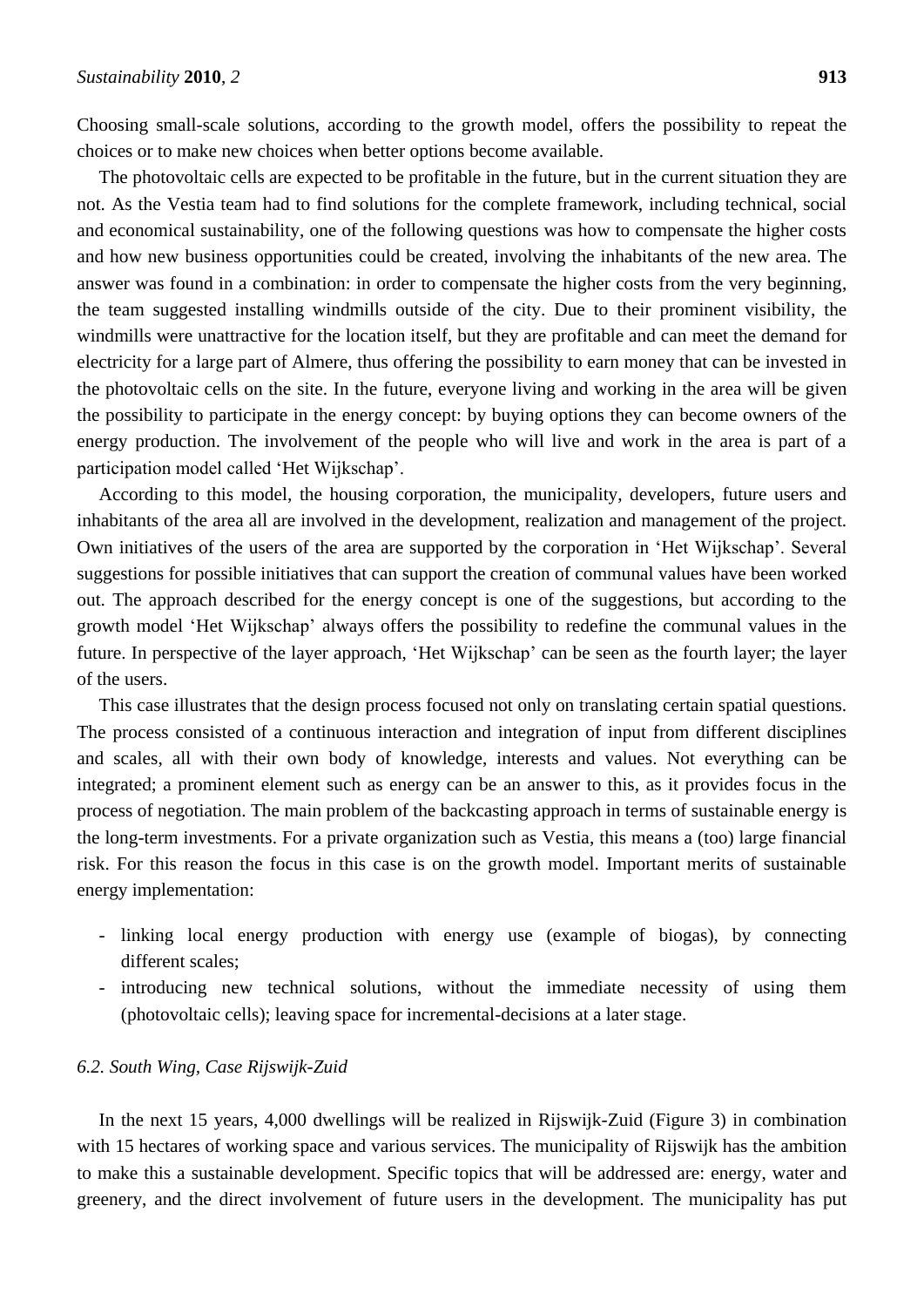together an external team consisting of a landscape designer, a financial expert and the Delft University of Technology for knowledge in the field of UDM and sustainability. For 10 months, this team worked on a Master Plan together with civil servants of Rijswijk.



**Figure 3.** Area case Rijswijk-Zuid.

Design in this process was not only about the urban layout, but also about the process design. In this design the more strategic political level and the operational level were linked. At the operational level, different groups worked on programmatic, sustainable, and spatial questions. About every six weeks the knowledge was shared in a plenary meeting and integrated into an integral spatial concept. Also other stakeholders involved, such as the local water board, were invited to these meetings. Thus, UDM was used to merge the different interests of the actors involved where possible. The final result was used to make political decisions, ultimately resulting in a positive decision with respect to the Master Plan (Figures 4 and 5). This positive decision did not exclude politics. On the contrary, different elements of the plan were part of the political debate and require new research to be carried out. The most concrete example is the allotment gardens. The idea included in the design to integrate these with industrial development received a positive reaction at the operational level, but at the political level was widely rejected.

What was the method used at the operational level? SWOT and Scenario methods were used to investigate the important questions for this location. In the SWOT, strong (S) and weak (W) points were confronted with opportunities (O) and threads (T). With scenario methods, different possible future developments were investigated. The result of the SWOT was put into a matrix based on the layer approach. In combination with the MIRUP method and the outcomes of the scenario discussions, this information formed input for the final spatial concept. Green and water function as a framework for more flexible programmatic developments (Figure 6). Backcasting was used to define different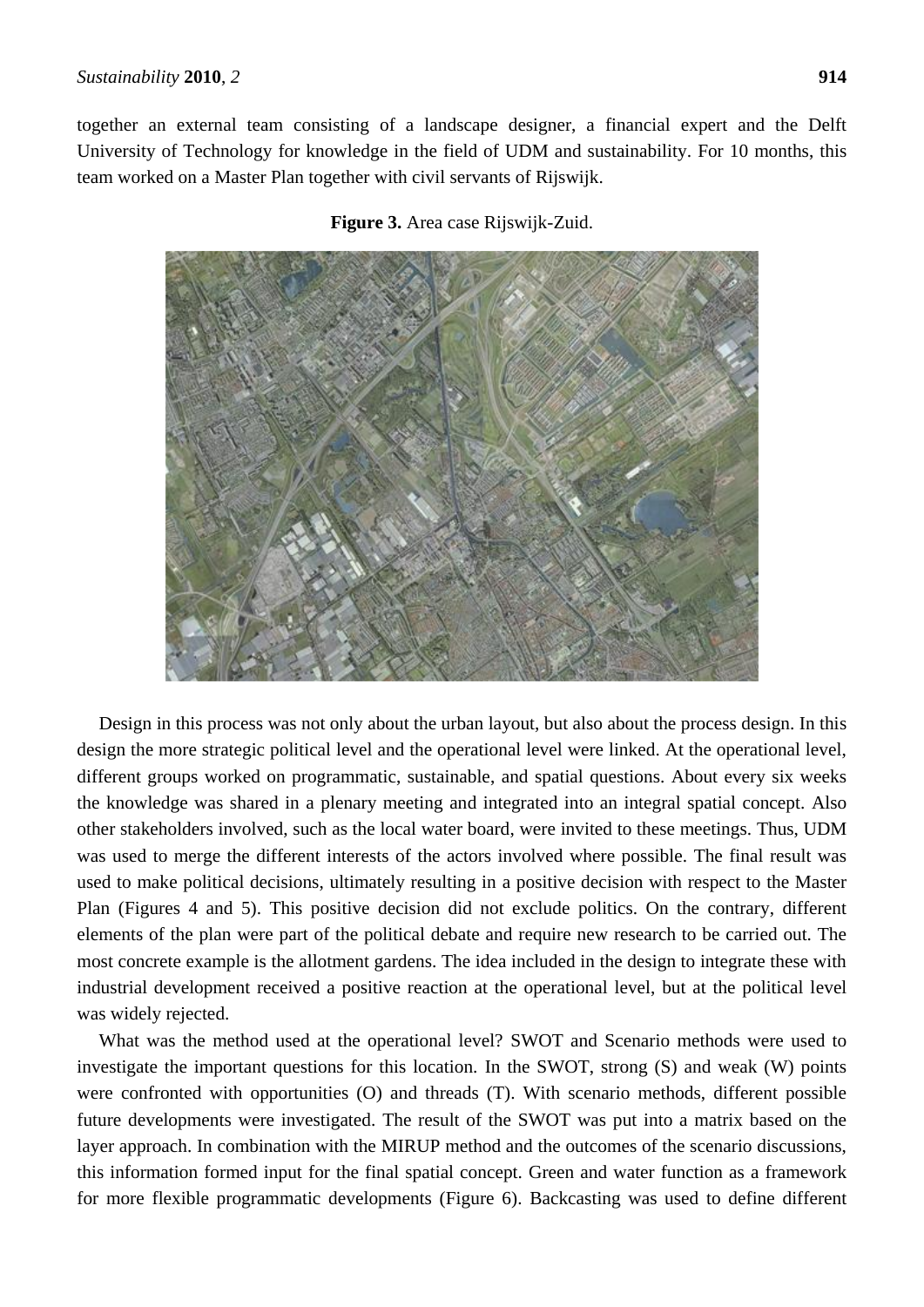possible ultimate ambitions. Examples are the development of a railway station, a collective energy system and choices regarding the water system. In an energy workshop with civil servants, the alderman responsible and experts from Delft University of Technology, different system choices were investigated. Starting point of the workshop was choosing a network. A network is necessary for balancing supply and demand. The conclusion was that an electricity network is necessary at the collective level, and that gas and/or heat delivery can be organized at the individual level. The result of this backcasting approach is a 'future design' that functions as a reference for decisions on a smaller scale. At this moment, different groups are working out the energy, infrastructure and water systems on smaller scales to allow more insight into possible choices and (long-term) investments. Part of this investigation will be the division of roles between public and private partners and the involvement of future users.

**Figure 4.** Result of negotiations on different levels for case Rijswijk-Zuid, image by Kuiper Compagnons.



**Figure 5.** Additional ambitions for case Rijswijk-Zuid.

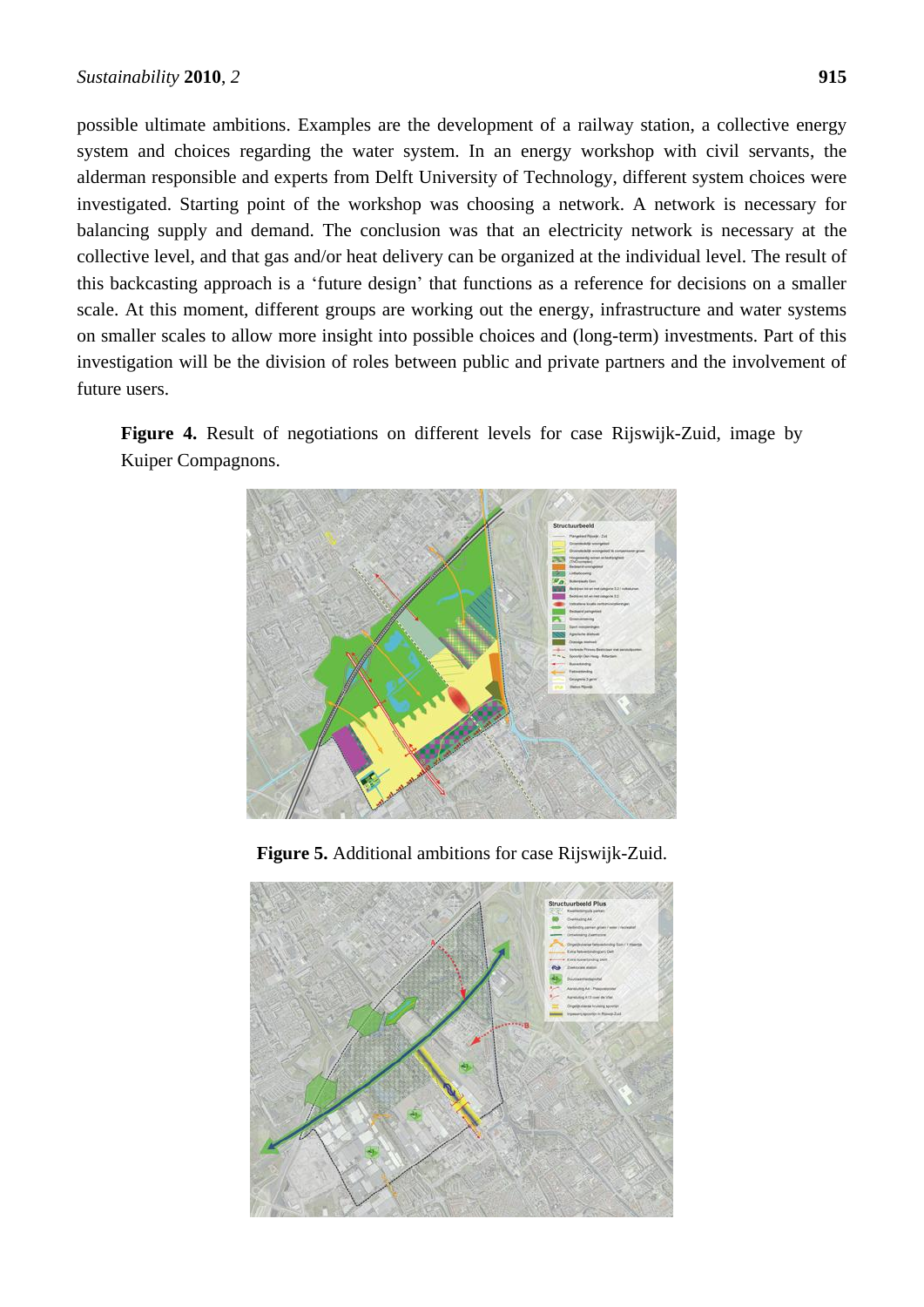

**Figure 6.** Spatial concept for Rijswijk-Zuid by Kuiper Compagnons.

Through backcasting design at public sites, at the start of the development there will be, more than in the Almere case, clear insight into the public ambitions and the organization required to realize ambitions at a larger-scale level. Within this framework, for the whole area, a growth model design approach can be used by private developers and/or for the initiatives from citizens. Merits of this combination approach are:

- flexibility for public developments such as a railway station, by working with a conceptual framework instead of a blueprint, but also flexibility for smaller-scale solutions such as the 'future solution' of photovoltaic cells in combination with the windmill;
- clear insight into where the focus of public design should be; the second layer of the low dynamic water and green elements which can be integrated in public parks and other public spaces;
- clear boundary conditions for private parties.

And on the instrumental (design) level, it shows its merit for investigating the (dis)advantages of a collective or individual energy system.

## **7. Conclusions**

The Dutch tradition in planning and urban design in the past decades has transformed from a public profession into a more public-private cooperation process. In countries such as the United Kingdom and the United States, there is a more strict division between planning and development. In the Netherlands there is a development attitude, both in private and public sites. In the past years, larger-scale developments showed a strong focus on creating global competitive environments. Looking at upcoming developments, questions of sustainability in terms of climate, energy and public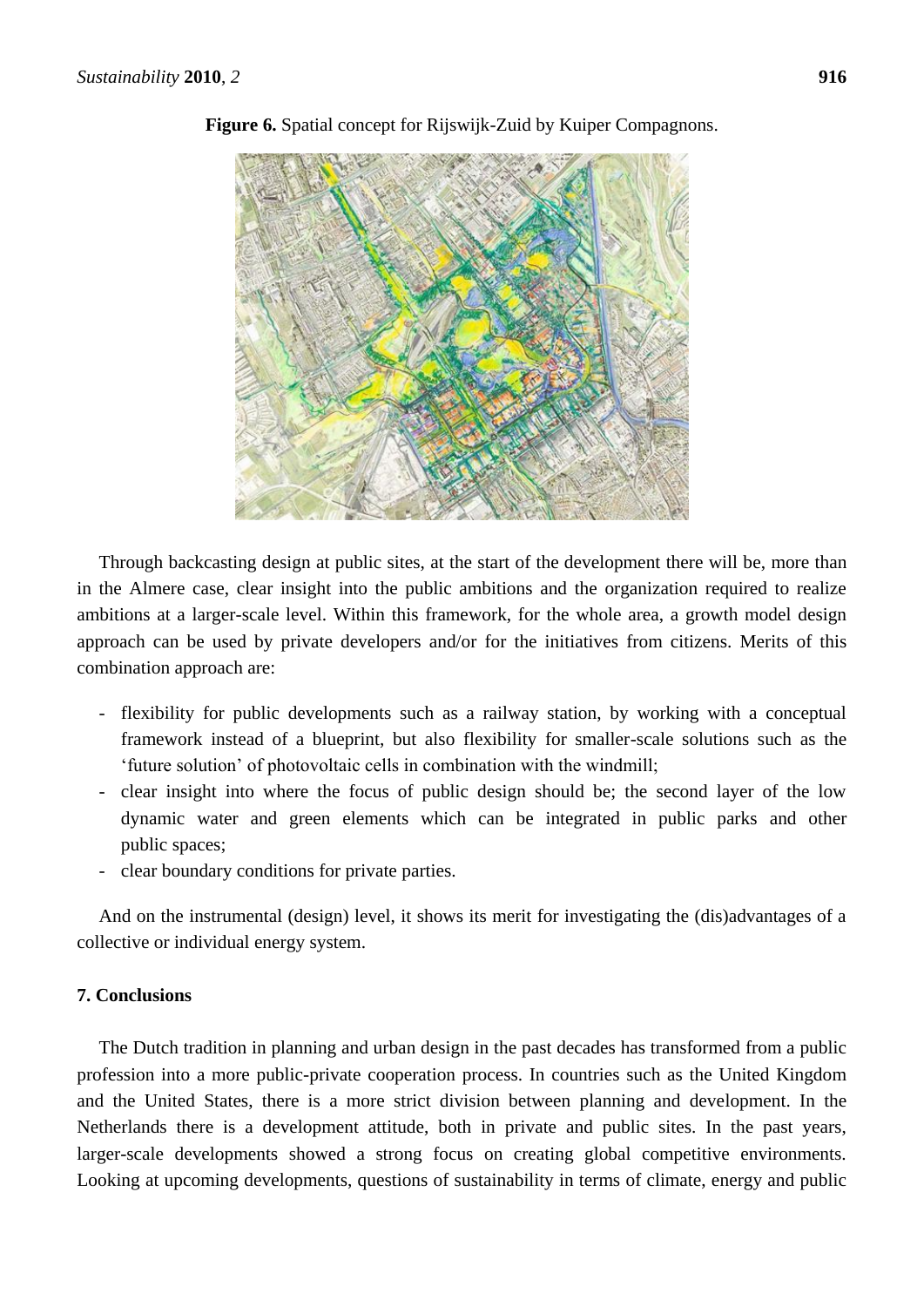transport will set the political agenda. The question addressed in this paper is how, in this context, design can help to incorporate sustainability into the (urban) area development at large.

Design in combination with knowledge co-production can help to obtain more insight into effective strategies. Theory and experience should be combined at different levels. As illustrated in this paper, the question of sustainability calls for interaction between the strategic and the project level. A backcasting and/or growth approach can be used as a supportive instrument. Both on public and/or private site UDM, based on the Mutual Gains approach, can be used as a tool for negotiation in this process both at the strategic and the operational project level. A first important merit of this approach is clear insight into public and private responsibilities. In the above cases, we have described how the layer approach in combination with backcasting can support public decisions at a larger-scale level. As the Almere case illustrates, larger-scale system choices deal with risks that commercial organizations may want to avoid within a more competitive setting. A clear governmental perspective, translated into a conceptual spatial framework including long-term investments, may help to solve this. Within this framework, at the occupational layer smaller-scale sustainable solutions can be chosen by public and/or private partners. A second merit is the flexibility both on the public and on the private side for future developments as illustrated by the example of photovoltaic cells in the Almere, and the railway station in the Rijswijk case.

A weak point can be too much focus on integration. A clear focus such as energy in the Almere case can help in the process of negotiation. Another weak point can be a closed process that leaves no room for new initiatives or political debate. A distinction between the network layer and the layer of occupation can help to allow room for political debate at the right level of the scale. Designers should be more aware of the different functions their designs can have. Not only at the level of politics, but also with regard to end users. Involvement of users calls for new design strategies. On a lower scale, an important question is what the contribution of users (businesses and citizens) can be in the realization and maintenance of energy, water and infrastructure networks. Finally, drawing on the knowledge from abroad, the introduction of more private law might help to stimulate this type of smaller-scale user initiatives. By 'designing the future' in terms of content, process and communication, we hope to bring these questions to an answer.

### **References**

- 1. Zeeuw, W.C.T.F. *De engel uit het marmer* (*The Angel of Marble*), 4th ed.; Delft University of Technology: Delft, The Netherlands, 2007; p. 7.
- 2. Franzen, A.J.; Zeeuw, W.C.T.F. Urban area development towards room for entrepreneurship. *Urban Plan. Int.* **2009**, *2*, 30–33.
- 3. Needam, B. *Een andere marktwerking* (*Different Market Competition*); Nai Uitgevers/Ruimtelijke Planbureau: Rotterdam, The Netherlands, 2005.
- 4. Crimson Architectural Historians. *Rotterdam. Story of an Open City (Movie)*; Architectural Biennale 2009: Rotterdam, The Netherlands, 2009.
- 5. Flyvbjerg, B. *Making Social Science Matter: Why Social Inquiry Fails and How It Can Succeed Again*; Cambridge University Press: Cambridge, UK, 2001.